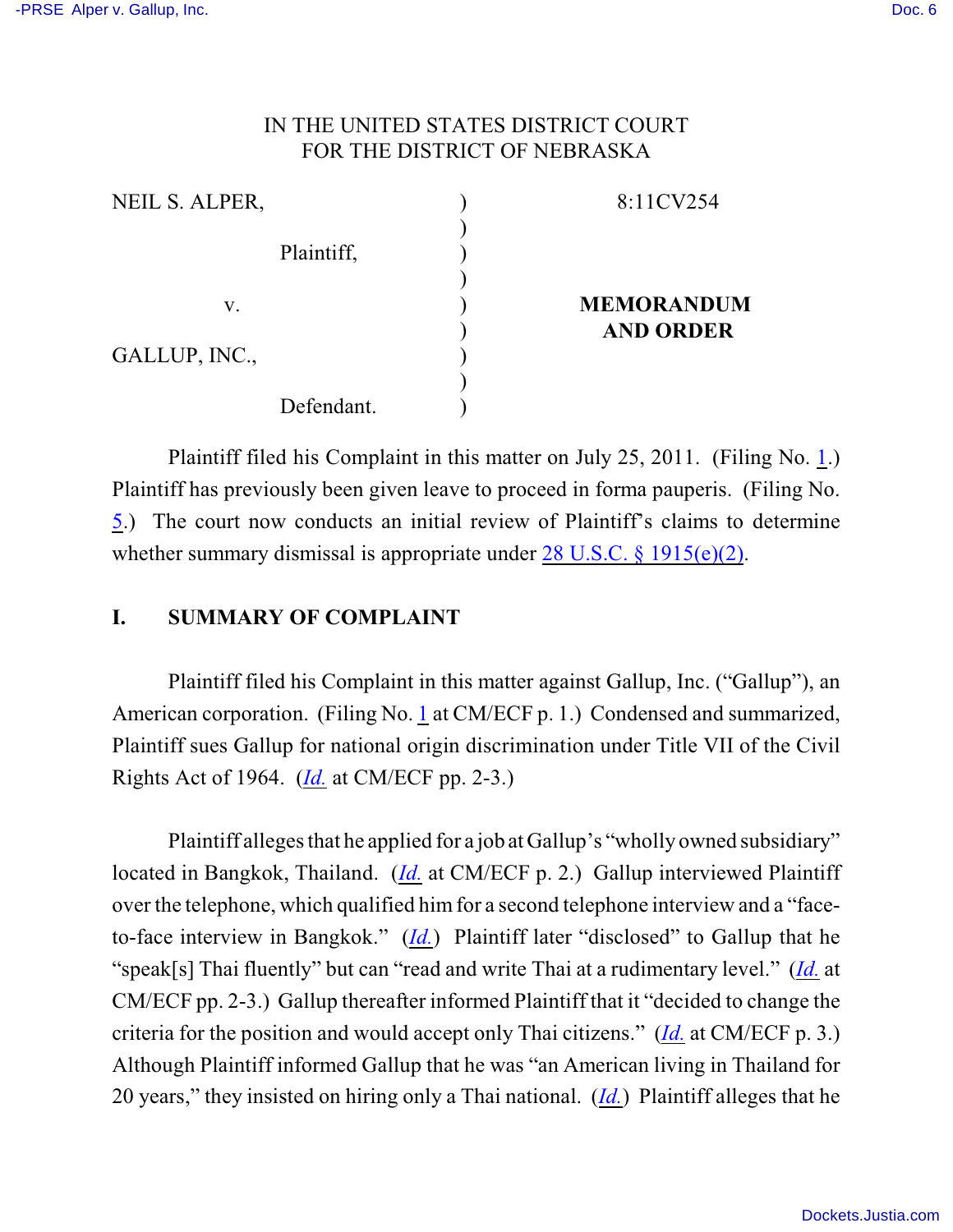met "the minimum requirements for the position," but Gallup rejected him based solely on his national origin. (*[Id.](https://ecf.ned.uscourts.gov/doc1/11302316854)* at CM/ECF p. 4.) Plaintiff further alleges that "fluency in written Thai is not a bona fide qualification for the position." (*[Id.](https://ecf.ned.uscourts.gov/doc1/11302316854)* at CM/ECF p. 3.)

Plaintiff alleges that the Gallup office in Thailand is "an American owned and controlled company outside of the U.S." (*[Id.](https://ecf.ned.uscourts.gov/doc1/11302316854)*) Plaintiff filed a charge of discrimination and received a right-to-sue letter from the Equal Opportunity Employment Commission ("EEOC") on April 29, 2011. (*[Id.](https://ecf.ned.uscourts.gov/doc1/11302316854)*) Plaintiff seeks punitive damages in the amount of \$300,000, as well as back pay and other damages. (*[Id.](https://ecf.ned.uscourts.gov/doc1/11302316854)* at CM/ECF p. 6.)

#### **II. APPLICABLE LEGAL STANDARDS ON INITIAL REVIEW**

The court is required to review in forma pauperis complaints to determine whether summary dismissal is appropriate. *See* [28 U.S.C. § 1915\(e\)\(2\)](http://www.westlaw.com/find/default.wl?rs=CLWP3.0&vr=2.0&cite=28+USCA+ss+1915%28e%29). The court must dismiss a complaint or any portion thereof that states a frivolous or malicious claim, that fails to state a claim upon which relief may be granted, or that seeks monetary relief from a defendant who is immune from such relief. [28 U.S.C. §](http://www.westlaw.com/find/default.wl?rs=CLWP3.0&vr=2.0&cite=28+USCA+s+1915%28e%29%282%29%28B%29)  $1915(e)(2)(B)$ .

A pro se plaintiff must set forth enough factual allegations to "nudge[] their claims across the line from conceivable to plausible," or "their complaint must be dismissed" for failing to state a claim upon which relief can be granted. *[Bell Atlantic](http://web2.westlaw.com/find/default.wl?fn=_top&rs=WLW9.08&rp=%2ffind%2fdefault.wl&ifm=NotSet&vr=2.0&sv=Split&cite=550+us+569) Corp. v. Twombly*[, 550 U.S. 544, 569-70 \(2007\)](http://web2.westlaw.com/find/default.wl?fn=_top&rs=WLW9.08&rp=%2ffind%2fdefault.wl&ifm=NotSet&vr=2.0&sv=Split&cite=550+us+569);*see also [Ashcroft v. Iqbal](http://web2.westlaw.com/find/default.wl?rs=WLW9.10&ifm=NotSet&fn=_top&sv=Split&cite=129+s+ct+1950&vr=2.0&rp=%2ffind%2fdefault.wl&pbc=074303F9)*, 129 S. Ct. [1937, 1950 \(2009\)](http://web2.westlaw.com/find/default.wl?rs=WLW9.10&ifm=NotSet&fn=_top&sv=Split&cite=129+s+ct+1950&vr=2.0&rp=%2ffind%2fdefault.wl&pbc=074303F9) ("A claim has facial plausibility when the plaintiff pleads factual content that allows the court to draw the reasonable inference that the defendant is liable for the misconduct alleged."). Regardless of whether a plaintiff is represented or is appearing pro se, the plaintiff's complaint must allege specific facts sufficient to state a claim. *See Martin v. Sargent*[, 780 F.2d 1334, 1337 \(8th Cir. 1985\)](http://www.westlaw.com/find/default.wl?rs=CLWP3.0&vr=2.0&cite=780+F.2d+1334).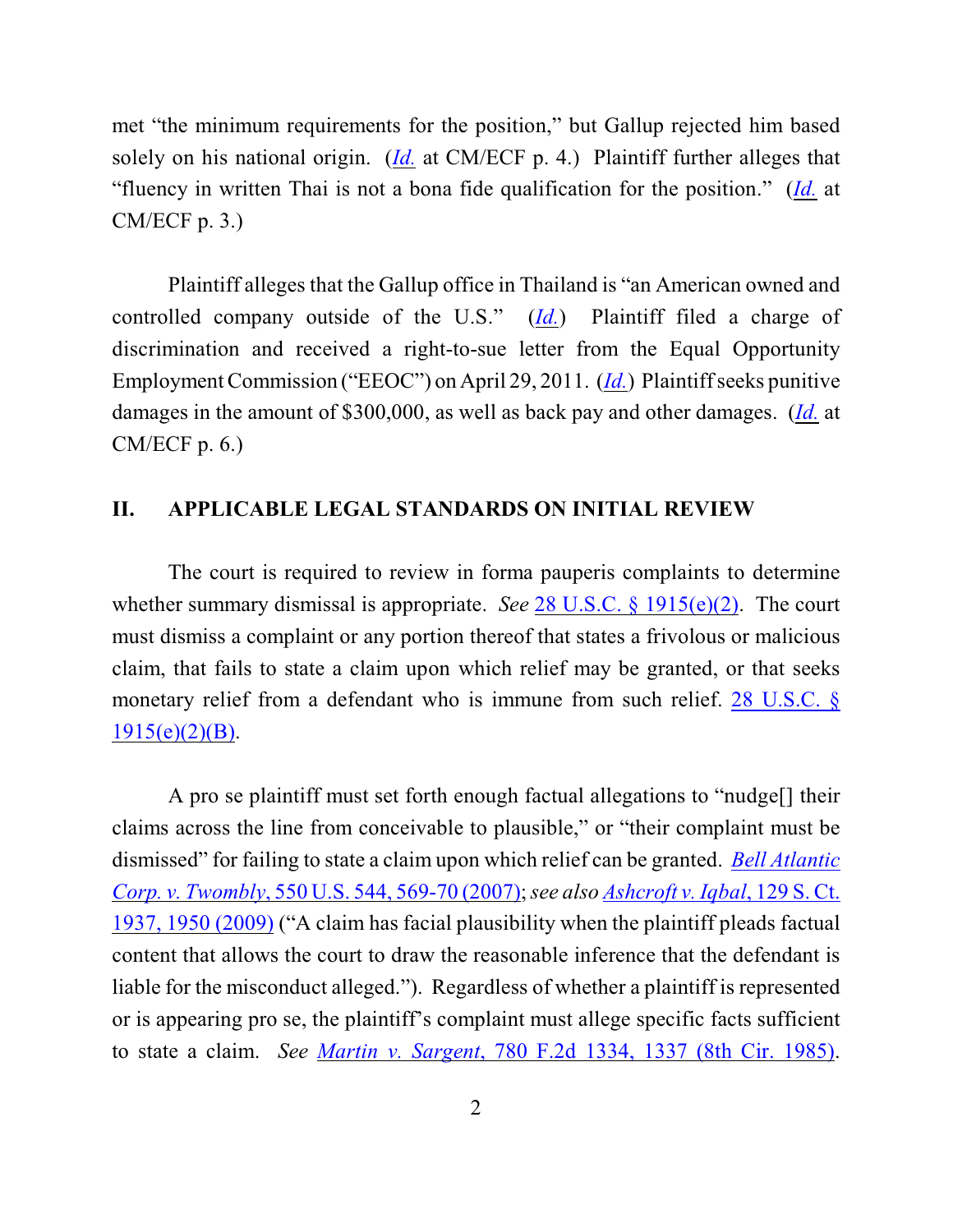However, a pro se plaintiff's allegations must be construed liberally. *[Burke v. North](http://www.westlaw.com/find/default.wl?rs=CLWP3.0&vr=2.0&cite=294+F.3d+1043) [Dakota Dep't of Corr. & Rehab.](http://www.westlaw.com/find/default.wl?rs=CLWP3.0&vr=2.0&cite=294+F.3d+1043)*, 294 F.3d 1043, 1043-44 (8th Cir. 2002) (citations omitted).

### **III. DISCUSSION OF CLAIMS**

Liberally construed, Plaintiff's claims are brought pursuant to Title VII of the Civil Rights Act. Title VII states that it is unlawful for an employer "to fail or refuse to hire or to discharge any individual, or otherwise to discriminate against any individual with respect to his compensation, terms, conditions, or privileges of employment, because of such individual's race, color, religion, sex, or national origin." [42 U.S.C. § 2000e-2\(a\)\(1\)](http://www.westlaw.com/find/default.wl?rs=CLWP3.0&vr=2.0&cite=42+USCA+s+2000e-2%28a%29%281%29).

In order to set forth a prima facie case of discrimination for failure to hire under Title VII, a plaintiff must allege that "(1) he is a member of a protected class; (2) he applied and was qualified for a job for which the employer was seeking applicants; (3) he was rejected; and, (4) after he was rejected, [the employer] continued to seek applicants with [the plaintiff's] qualifications." *Harrison v. United [Auto Group](http://web2.westlaw.com/find/default.wl?rp=%2ffind%2fdefault.wl&sv=Split&rs=WLW11.07&cite=492+f+3d+974&fn=_top&mt=Westlaw&vr=2.0&pbc=4EA2A181)*, 492 [F.3d 972, 974 \(8th Cir. 2007\)](http://web2.westlaw.com/find/default.wl?rp=%2ffind%2fdefault.wl&sv=Split&rs=WLW11.07&cite=492+f+3d+974&fn=_top&mt=Westlaw&vr=2.0&pbc=4EA2A181). If a plaintiff establishes a prima facie case, then the burden shifts to the employer to produce evidence of a legitimate nondiscriminatory reason for its action. *[St. Mary's Honor Ctr. v. Hicks](http://web2.westlaw.com/find/default.wl?fn=_top&rs=WLW8.07&rp=%2ffind%2fdefault.wl&vr=2.0&cite=509+U.S.+509)*, 509 U.S. 502, 509 (1993). If the employer succeeds in this burden of production, then the burden shifts back to the plaintiff to prove that the employer's proffered reason was a pretext for intentional discrimination. *[Reeves v. Sanderson Plumbing Prods.](http://web2.westlaw.com/find/default.wl?fn=_top&rs=WLW8.07&rp=%2ffind%2fdefault.wl&vr=2.0&cite=530+U.S.+143)*, 530 U.S. 133, 143 (2000). The ultimate burden of persuasion remains with the plaintiff throughout the case.

Additionally, prior to filing a suit in federal court under Title VII, a plaintiff is required to exhaust his administrative remedies by first seeking relief through the EEOC or the NEOC. The EEOC/NEOC will then investigate the charge and determine whether to file suit on behalf of the charging party or make a determination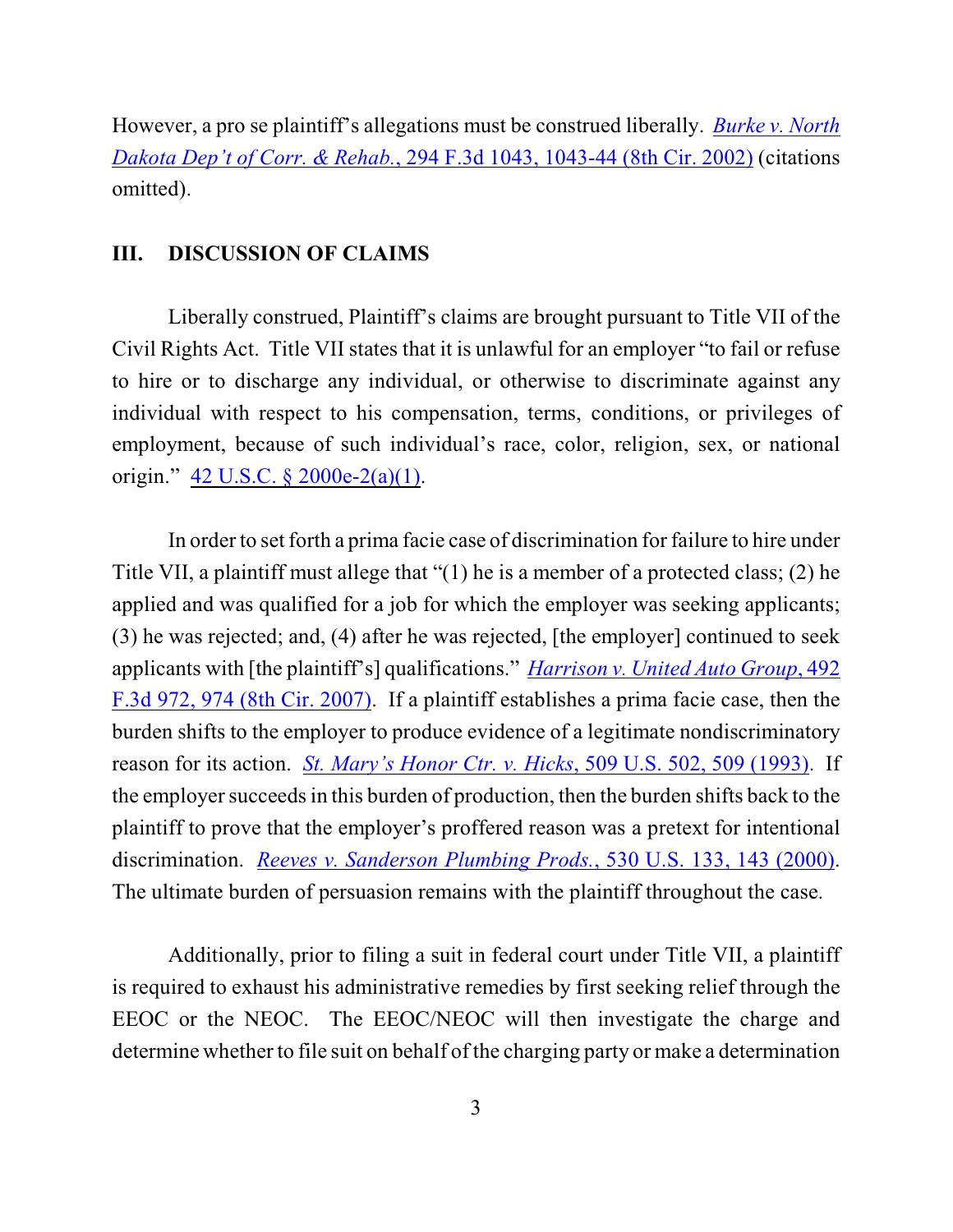of no reasonable cause. If the EEOC/NEOC determines that there is no reasonable cause, the agency will then issue the charging party a right-to-sue notice. [42](http://www.westlaw.com/find/default.wl?rs=CLWP3.0&vr=2.0&cite=42+USCA+s+2000e-5%28f%29%281%29) [U.S.C.A. § 2000e-5\(f\)\(1\)](http://www.westlaw.com/find/default.wl?rs=CLWP3.0&vr=2.0&cite=42+USCA+s+2000e-5%28f%29%281%29); *see also [Hanenburg v. Principal Mut. Life Ins. Co.](http://www.westlaw.com/find/default.wl?rs=CLWP3.0&vr=2.0&cite=118+F.3d+570)*, 118 [F.3d 570 \(8th Cir. 1997\)](http://www.westlaw.com/find/default.wl?rs=CLWP3.0&vr=2.0&cite=118+F.3d+570). The charging party has 90 days from the receipt of the right-to-sue notice to file a civil complaint based on his charge. [42 U.S.C.A. §](http://www.westlaw.com/find/default.wl?rs=CLWP3.0&vr=2.0&cite=42+USCA+s+2000e-5%28f%29%281%29)  $2000e-5(f)(1)$ . The civil complaint may only encompass issues that are reasonably related to the substance of charges timely brought before the EEOC/NEOC. *[Williams](http://web2.westlaw.com/find/default.wl?fn=_top&rs=WLW8.07&rp=%2ffind%2fdefault.wl&vr=2.0&cite=21+F.3d+222) v. Little Rock Mun. Water Works*[, 21 F.3d 218, 222 \(8th Cir. 1994\)](http://web2.westlaw.com/find/default.wl?fn=_top&rs=WLW8.07&rp=%2ffind%2fdefault.wl&vr=2.0&cite=21+F.3d+222).

Here, Plaintiff alleges that he is an American citizen living in Thailand. Plaintiff further alleges that he suffered an adverse employment action when Gallup refused to hire him only because he was not a "Thai national" even though he met all of the minimum requirements for the position and that the position did not require "fluency in written Thai." (Filing No.  $\underline{1}$  at CM/ECF pp. 2-3.) The record also shows that Plaintiff exhausted his administrative remedies by presenting his claims to the EEOC and receiving a right-to-sue letter. (*[Id.](https://ecf.ned.uscourts.gov/doc1/11302316854)* at CM/ECF p. 3.)<sup>1</sup> These allegations are sufficient to nudge Plaintiff's Title VII claims across the line from conceivable to plausible. However, the court cautions Plaintiff that this is only a preliminary determination based on the allegations of the Complaint and is not a determination of the merits of Plaintiff's claims or potential defenses thereto.

# IT IS THEREFORE ORDERED that:

1. Plaintiff's claims against Defendant Gallup may proceed and service is now warranted.

<sup>&</sup>lt;sup>1</sup>The court notes that although Plaintiff's claims are based on actions taken in Gallup's Bangkok, Thailand office. However, the allegation that the office is "an American owned and controlled company outside the U.S." is sufficient to allow this matter to proceed at this stage. *See [Sandoval v. Am. Bldg. Maint. Indus., Inc.](http://web2.westlaw.com/find/default.wl?rp=%2ffind%2fdefault.wl&sv=Split&rs=WLW11.07&cite=578+f+3d+794&fn=_top&mt=Westlaw&vr=2.0&pbc=4EA2A181)*, 578 [F.3d 787, 794-95 \(8th Cir. 2009\)](http://web2.westlaw.com/find/default.wl?rp=%2ffind%2fdefault.wl&sv=Split&rs=WLW11.07&cite=578+f+3d+794&fn=_top&mt=Westlaw&vr=2.0&pbc=4EA2A181). However, the court makes no finding regarding the truth of this allegation.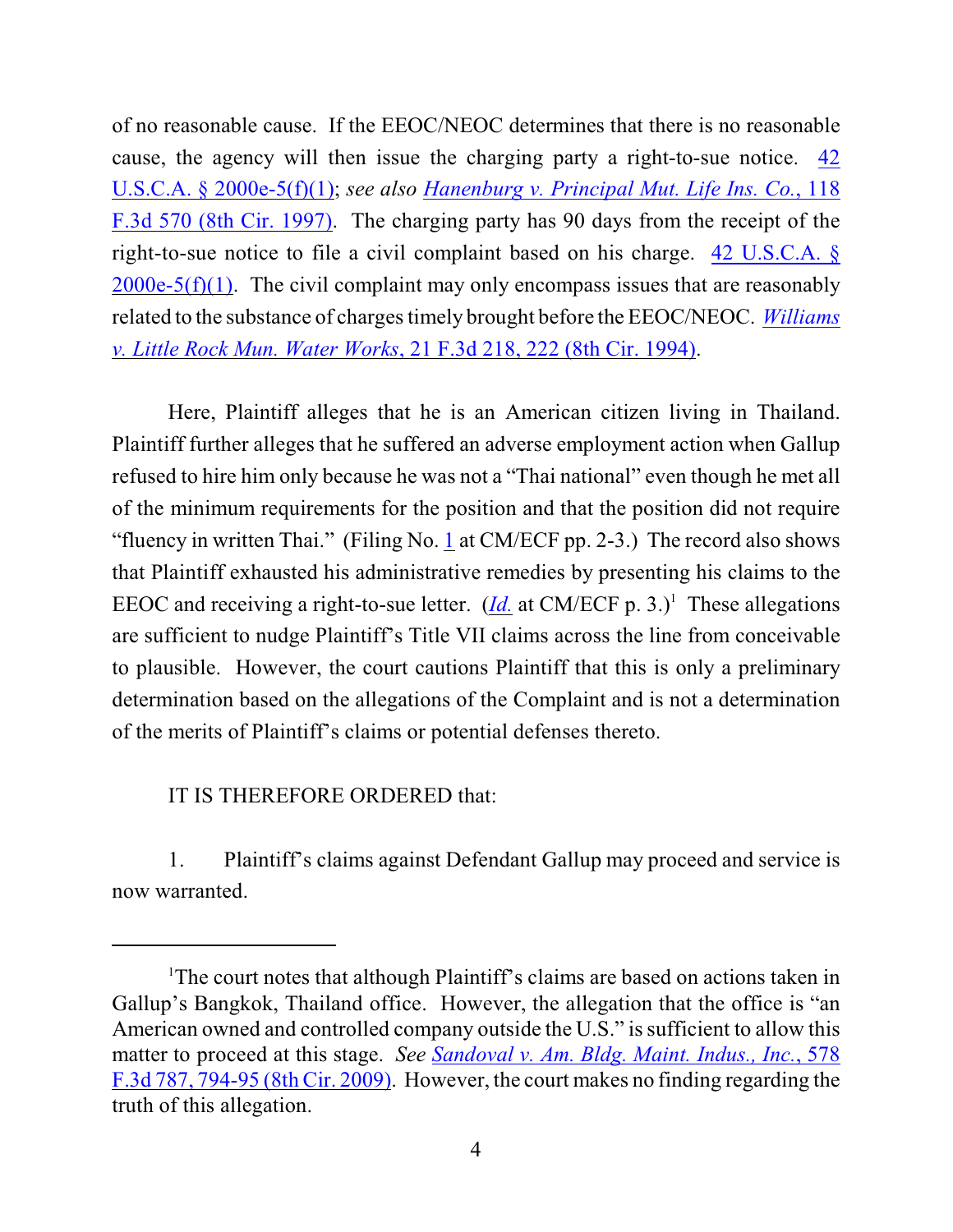2. To obtain service of process on Defendant, Plaintiff must complete and return the summons form which the Clerk of the court will provide. The Clerk of the court shall send ONE (1) summons form and ONE (1) USM-285 form to Plaintiff together with a copy of this Memorandum and Order. Plaintiff shall, as soon as possible, complete the forms and send the completed forms back to the Clerk of the court. In the absence of the forms, service of process cannot occur.

3. Upon receipt of the completed forms, the Clerk of the court will sign the summons form, to be forwarded with a copy of the Complaint, to the U.S. Marshal for service of process. The Marshal shall serve the summons and Complaint without payment of costs or fees. Service may be by certified mail pursuant to [Fed. R. Civ.](http://web2.westlaw.com/find/default.wl?rs=WLW9.07&ifm=NotSet&fn=_top&sv=Split&cite=frcp+4&vr=2.0&rp=%2ffind%2fdefault.wl&mt=Westlaw) [P. 4](http://web2.westlaw.com/find/default.wl?rs=WLW9.07&ifm=NotSet&fn=_top&sv=Split&cite=frcp+4&vr=2.0&rp=%2ffind%2fdefault.wl&mt=Westlaw) and Nebraska law in the discretion of the Marshal. The Clerk of the court will copy the Complaint, and Plaintiff does not need to do so.

4. [Fed. R. Civ. Pro. 4](http://web2.westlaw.com/find/default.wl?rs=WLW9.07&ifm=NotSet&fn=_top&sv=Split&cite=frcp+4&vr=2.0&rp=%2ffind%2fdefault.wl&mt=Westlaw) requires service of a complaint on a defendant within 120 days of filing the complaint. However, because in this order Plaintiff is informed for the first time of these requirements, Plaintiff is granted, on the court's own motion, an extension of time until 120 days from the date of this order to complete service of process.

5. Plaintiff is hereby notified that failure to obtain service of process on a defendant within 120 days of the date of this order may result in dismissal of this matter without further notice as to such defendant. A defendant has twenty  $(20)$  days after receipt of the summons to answer or otherwise respond to a complaint.

6. The Clerk of the Court is directed to set a pro se case management deadline in this case with the following text: "**January 27, 2012:** Check for completion of service of summons."

7. The parties are bound by the Federal Rules of Civil Procedure and by the Local Rules of this court. Plaintiff shall keep the court informed of his current

5